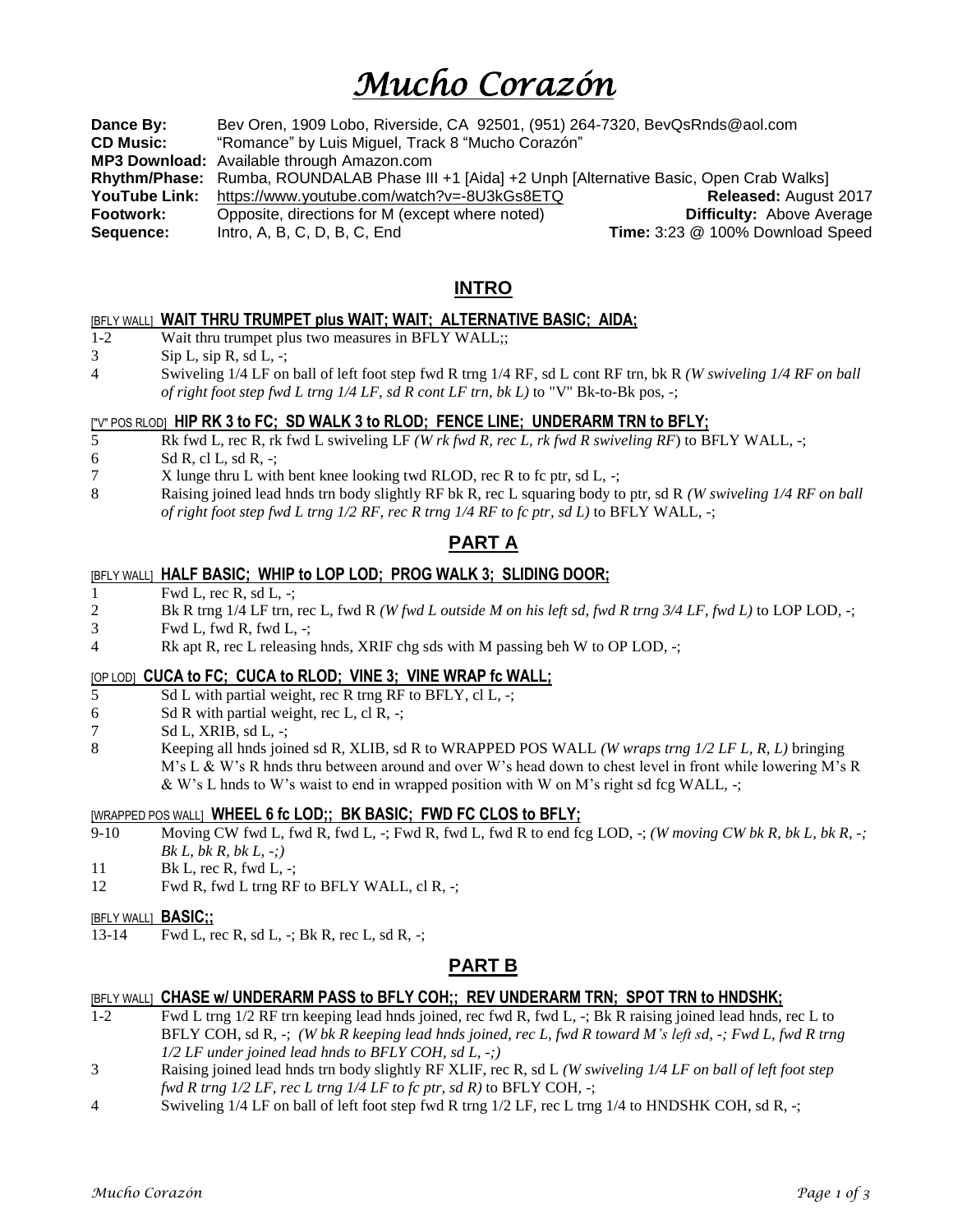# *Mucho Corazón*

Dance by: Bev Oren

## **PART B, cont.**

#### [HNDSHK COH] **SHAD NEW YORKER; UNDERARM TRN; SHAD NEW YORKER; WHIP to BFLY WALL;**

- 5 Swivel on ball of right foot bring L foot thru to L SHADOW fcg LOD with straight leg, rec R to fc ptr, sd L, -; 6 Retain hndshk and raise joined hnds trn body slightly RF bk R, rec L squaring body to ptr, sd R *(W swiveling 1/4 RF on ball of right foot step fwd L trng 1/2 RF, rec R trng 1/4 RF to fc ptr, sd L)* to HNDSHAK COH, -;
- 7 Repeat Meas 5 PART B;
- 8 Cont to retain hndshk bk R comm 1/4 LF trn, rec fwd L trng 1/4 to complete trn, sd R *(W fwd L outside M on his left sd, fwd R comm 1/2 LF trn, sd L)* to BFLY WALL, -;

## **PART C**

#### [BFLY WALL] **OP BREAK; THRU, SERPIENTE;; FENCE LINE;**

- 1 Bk apt strongly on L while extending trailing arm out parallel to floor with palm down, rec R to BFLY, sd L, -;
- 2-3 QQQQ Thru R, sd L, XRIB, fan L; XLIB, sd R, XLIF, fan R;
- 4 X lunge thru R with bent knee looking twd LOD, rec L to fc ptr, sd R, -;

#### [BFLY WALL] **SPOT TRN; OP CRAB WALKS to BFLY;; FENCE LINE;**

- 5 Swiveling 1/4 RF on ball of right foot step fwd L trng 1/2 RF, rec R trng 1/4 to BFLY WALL, sd L, -;
- 6-7 Keeping trail hnds joined fwd R opening to OP LOD with lead arms parallel to floor, sd L to fc ptr tch palms, fwd R opening to OP LOD with lead arms parallel to floor, -; Sd L to fc ptr tch palms, fwd R opening to OP LOD with lead arms parallel to floor, sd L to BFLY WALL, -;
- 8 Repeat Meas 4 PART C;

#### [BFLY WALL] **CRAB WALKS to RLOD; Man cont CRAB WALK ~ Lady REV TWIRL 3; NEW YORKER; CUCA;**

- 9 XLIF, sd R, XLIF, -;
- 10 Raise joined lead hnds sd R, XLIF, sd R *(W sd & fwd L trng 1/2 LF under joined lead hnds, sd & bk R trng 1/2 LF, sd L)* to BFLY WALL, -;
- 11 Swivel 1/4 RF on ball of right foot bring L foot thru with straight leg to a Sd-by-Sd pos, rec R to fc ptr, sd L, -;
- 12 Sd R with partial weight, rec L, cl R, -;

#### [BFLY WALL] **FWD BASIC, Man SPIN; BK BASIC, Lady SPIN; SHLDR to SHLDR - 2X;;**

- 13 Fwd L, rec R spinning RF one full trn to fc ptr, bk L *(W rk bk R, rec L, fwd R)*, -;
- 14 Rk bk R, rec L, fwd R *(W fwd L, rec R spinning RF one full trn to fc ptr, bk L)* to BFLY WALL, -;
- 15-16 Fwd L to BFLY SCAR WALL, rec R, sd L, -; Fwd R to BFLY BJO WALL, rec L, sd R, -;

#### **PART D**

#### [BFLY WALL] **ALTERNATIVE BASIC; AIDA; HIP RK 3 to FC; SD WALK 3 to RLOD;**

1-4 Repeat Meas 3-6 INTRO;;;;

#### [BFLY WALL] **NEW YORKER; UNDERARM TRN; to LARIAT;;**

- 5 Repeat Meas 7 INTRO;
- 6 Raising joined lead hnds trn body slightly RF bk R, rec L, sd R *(W swiveling 1/4 RF on ball of right foot step fwd L trng 1/2 RF, rec R, fwd L to M's right sd)*, -;
- 7-8 Sip L, sip R, sip L, -; Sip R, sip L, sip R, -; *(W circle man CW with joined lead hnds fwd R, fwd L, fwd R, -; Fwd L, fwd R, sd L to BFLY WALL, -;)*

#### *Repeat Part B*

*Repeat Part C*

#### **END**

#### [BFLY WALL] **HALF BASIC; UNDERARM TRN to CP; BREAK BK to HALF OP; STEP FWD, PT to SD Lady CARESS;**

- 1 Repeat Meas 1 PART A;
- 2 Repeat Meas 8 INTRO to CP WALL;
- 3 Swivel sharply 1/4 RF on right foot step bk L to HALF OP LOD, rec R, fwd L, -;
- 4 Fwd R trng slightly twd DLW *(W DLC)*, pt L to sd looking at ptr W caress M's cheek with lead hnd, -, -;